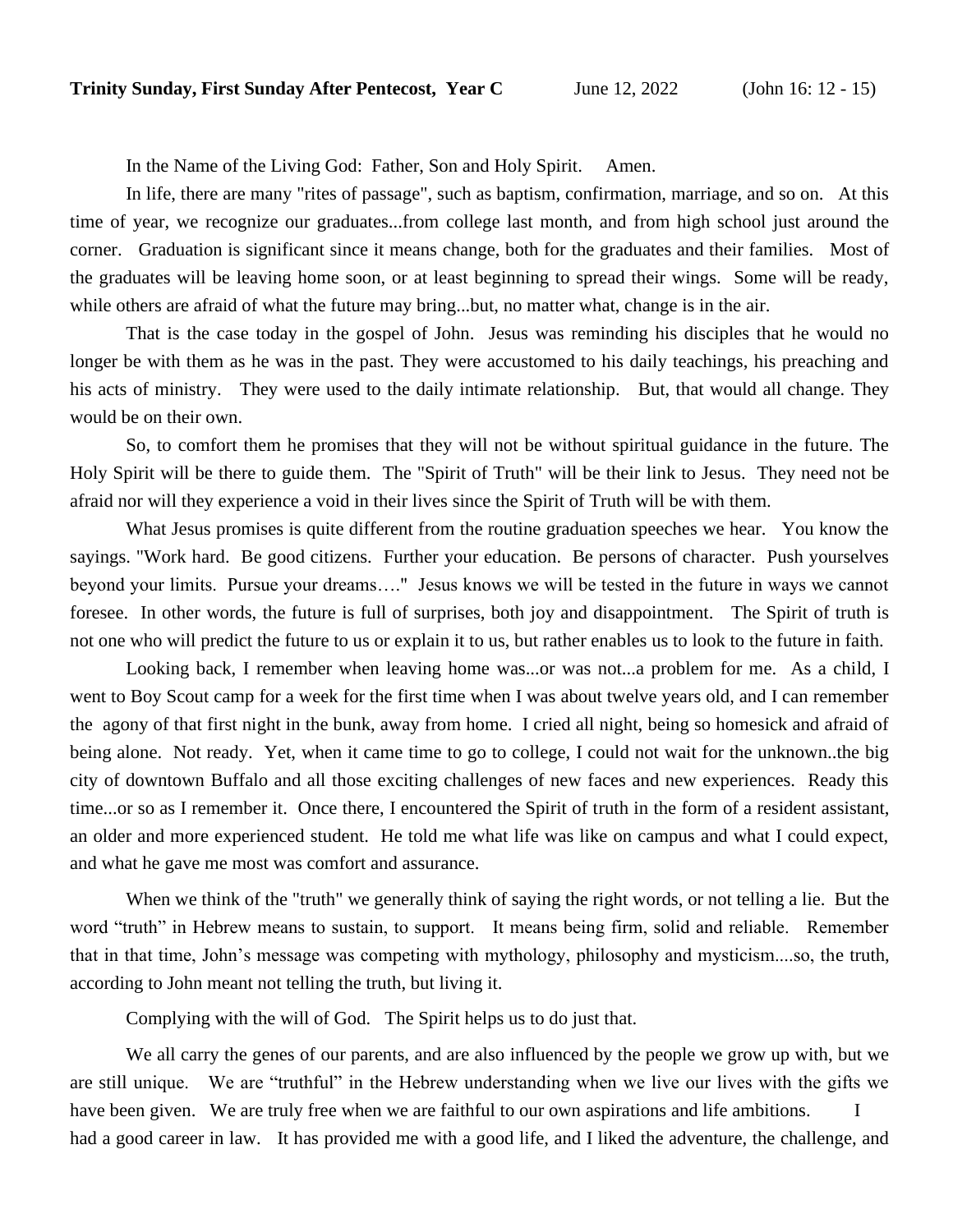the variety of people that I came in contact with in. But, had I continued solely on that track I would have been unfaithful to the truth as God called me to a different path....and learned that the most fulfilling thing in life is to be who God made us to be, not what others want us to be. John is saying that when we are authentic to God and to ourselves, the Spirit will be with us on our life's journey.

Earlier, I mentioned graduations as a rite of passage. I am reminded on this Trinity Sunday of another...encountered during my transitional time into this calling. It did not seem to matter whether we were students, or aspirants in seminary in the formal, traditional sense...or if we were "part timers" and the seminary came to us, so to speak: each one of us was faced with the theological examination of the concept of the Holy Trinity. In other words, one did not get the full flavor or experience of seminary without writing a theological essay for examination and preaching about it.

I remember that struggle clearly. And, I would not be surprised if, in numerous pulpits this morning, preachers on Trinity Sunday are attempting to explain what the Trinity is through analogous illustrations like the three-leaf clover, and so on.

Instead, our journey leads us to better ponder not the "what" of the Trinity, but rather the "who". The important piece is to realize that Jesus is announcing a change. A passing of the baton, if you will...and that the God who is self-revealed to us across time and space, comes to be with us in yet a different way....and in the community of faith.

Wherever we go in life, no matter what our activities, even if they only take us a short distance, we need to stay connected to the life of peace that God gives to us in faith. Being connected with that spirit of truth....let us see an example of how that is done:

In a few minutes, we will proceed to open the Book of Common Prayer to page 360, helping us to understand the progression of the theology behind our worship every Sunday morning. First, it is absolutely critical that, together...myself included, of course....that we confess our sins against God and our neighbor. Everyone here knows that prayer very well, yes...but the order of worship calls us to address our sins first by verbally acknowledging them before asking God the Father's mercy and forgiveness of us through his son, Jesus.

Then, immediately, the assertion of God's absolution upon us is proclaimed, citing the very Trinity: (1) Almighty God the Father has mercy on us, forgiving our sins through (2) our Lord Jesus Christ, strengthening us in all goodness, and (3) that we be kept in eternal life through the power of the Holy Spirit.

Together, we all do that before we proceed to share the peace of God with others...forgiven, all of us...and then come together before the Table of God, the Tabernacle, to share in the Body and Blood of our Lord as he commanded us...we are reinforced / held up / supported yet again, by the Holy Spirit who keeps us in eternal life....our life, here and right now, while we are alive and breathing, with hearts beating, living with the Peace of God. Knowing life of heaven here on earth. Through the spirit of truth, we remain in the community of faith, and receive support and are able to withstand all that life delivers.

Look again at the short verses from the Gospel for today. What do you see? What does that really